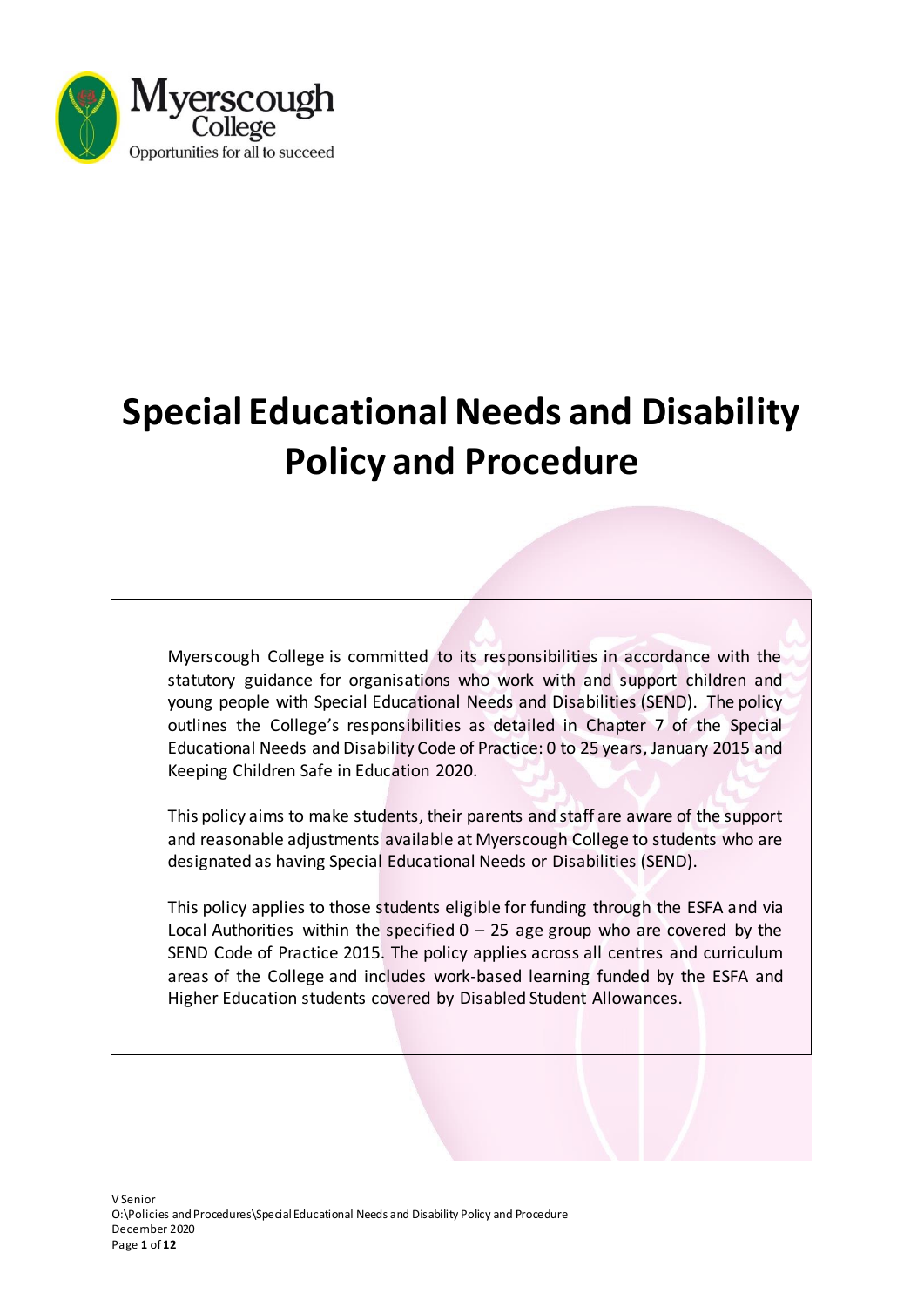# **1. Introduction**

The SEND Code of Practice provides statutory guidance on duties, policies and procedures relating to Part 3 of the Children and Families Act 2014.

A young person is defined as having a Special Educational Need (SEN) if they have a learning difficulty or disability, which calls for special educational provision to be made for them. In this context this is a young person over compulsory school age and under 25 years.

A young person has a learning difficulty or disability if they:

- have a significantly greater difficulty in learning than the majority of others of the same age, or
- has a disability, which prevents or hinders him or her from making use of facilities of a kind generally provided for others of the same age in mainstream schools or mainstream post-16 institutions.

A young person who has a disability or health condition, which requires special educational provision to be made, will be covered by the Special Educational Need and Disability (SEND) definition.

Special educational provision is support, which is additional or different to support usually available to young people of the same age in mainstream education.

# **2. Related Legislation**

Provisions elsewhere in legislation cover disabled young people without SEND, including in the Children Act 1989, the Equality Act 2010 and the Health and Social Care Act 2012. The right of young people to make a decision is subject to their capacity to do so as set out in the Mental Capacity Act 2005.

The Equality Act 2010 sets out the legal obligations post-16 institutions have towards disabled children and young people:

• They must not directly or indirectly discriminate against, harass or victimise disabled children and young people

• They must make reasonable adjustments, including the provision of auxiliary aids and services, to ensure that disabled children and young people are not at a substantial disadvantage compared with their peers. This duty is anticipatory.

# **3. Rights and Responsibilities and Statutory Duties**

Parents/guardians/carers have statutory rights to contribute to the decision-making process about the education of their child including in relation to assessments of SEND, provision for SEND, and the way that support is provided for SEND.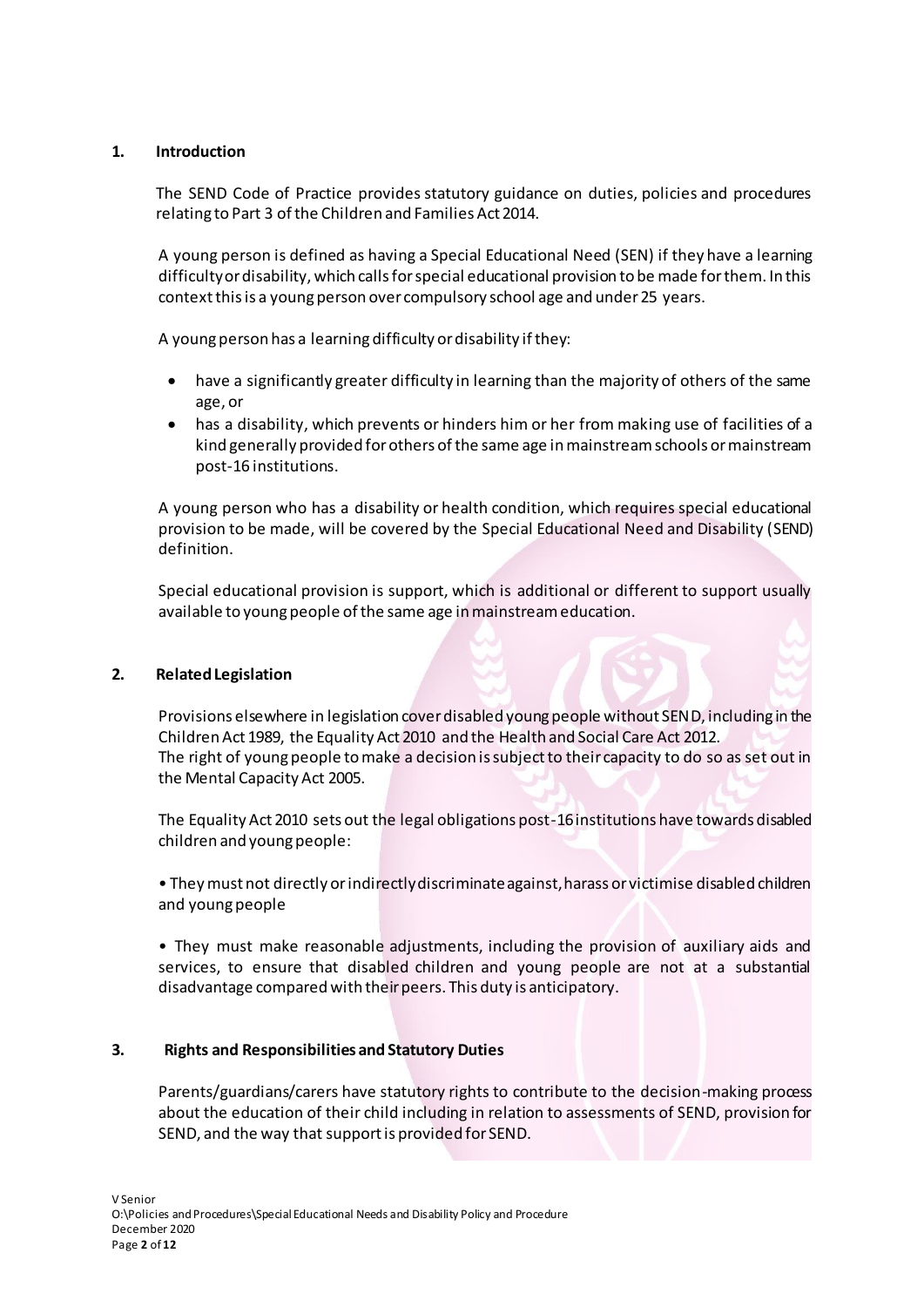Young people over 16 also have these rights. Their views should be given due weight according to their age, maturity and capability.

Throughout the planning and provision of support, the young person and their parents/guardians/carers will be provided with information to enable them to fully participate in all decisions. Their views, wishes and feelings and the importance of them participating as fully as possible in decisions will be explicit throughout the process. Where necessary, an advocate may be involved to provide information and guidance and to support the student in their decision-making process or on-going support.

# 3.1 **Management Responsibilities**

The Principal has overall responsibility for ensuring compliance with this policy and delegates authority to the Head of Inclusive Learning for implementation.

The Head of Inclusive Learning is responsible for the application of the policy in liaison with the Vice Principal, the Deputy Principals and the Assistant Principals of Further Education, Higher Education and Apprenticeships and Skills.

The Head of Inclusive Learning is responsible for maintaining and updating the Local Offer on the College and Local Authority websites.

The MIS Data Manager is responsible for data on SEND on the Individualised Learner Record (ILR) data and that this is recorded accurately and in a timely manner in line with funding rules.

Heads of Curriculum Areas and Apprenticeships and Skills have responsibility to ensure that reasonable adjustments are made in student management and teaching and learning.

The Director of Student Supportis the designated senior manager with responsibilities in regard to pastoral matters and for student support and welfare issues, including safeguarding.

The Director of Student Support chairs the Admissions and Support Advisory Panel, which meets every two weeks to discuss and review applications from those with SEND, Education Health and care Plans and those in receipt of high needs funding that may require additional resources and support packages and also to monitor the on-going support for individuals.

The Admissions and Support Advisory Panel consider and review prospective, current and progressing high needs students and those with Education, Health and Care Plan requirements. An operational group will make recommendations for the writing of Integrated Support Plans, Individual Risk Assessments, Wellbeing Plans and Personal Emergency Evacuation Plans. The SEND Funding and EHCP Manager holds and monitors details of external support staff who come into College to support students with personal care or medical support needs.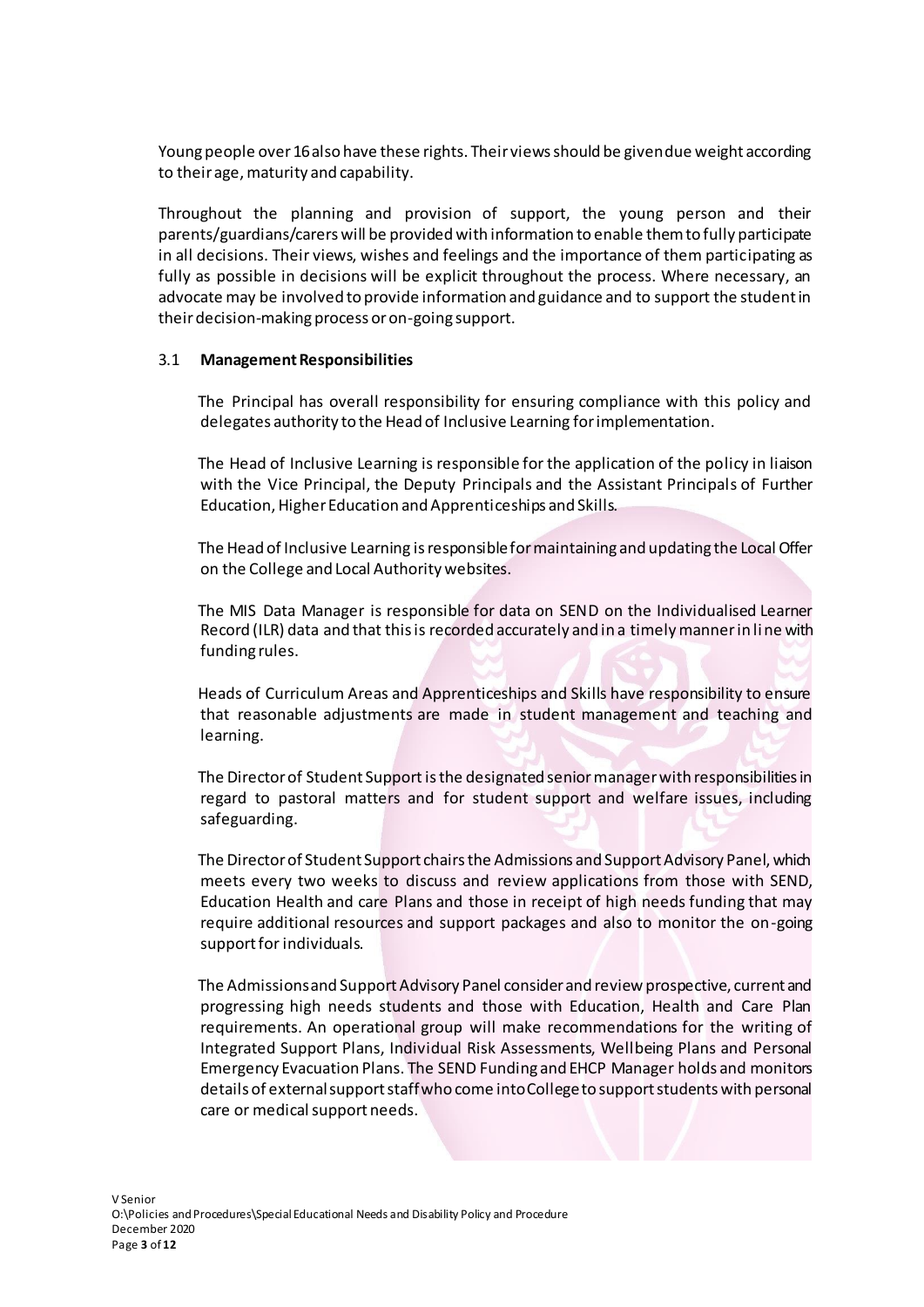The Director of Quality has responsibility for training and CPD to develop staff knowledge and understanding on teaching, learning and assessment related to SEND.

The Director of Student Support has responsibility for ensuring that students with SEND requirements who are in College residential accommodation are monitored to ensure their individual needs are met and managed.

# 3.2 **Staff Responsibilities**

The Inclusive Learning teams have responsibility to provide Integrated Support Plans, which are accessible to teaching and support staff and thus minimise barriers to learning, support, progression and independence.

Specialist Inclusive Learning tutors, and in some case, external agencies, will provide guidance to colleaguesin relation to students withSENDrequirements on a case-by-case basis.

All teachers and Inclusive Learning staff have the responsibility to read, apply and review student support information and respond to changing circumstances.

# 3.2 **Institutional Responsibilities**

Section 41 of the Children and Families Act 2014 lists the statutory duties of Colleges as follows-

- The duty to have regard to the Code of Practice
- The duty to co-operate with the local authority on arrangements for children and young people with SEND
- The duty to admit a young person if the institution is named in an Education Health and Care (EHC) plan.
- The duty to use their best endeavours to secure the special educational provision that the young person needs.

# 3.2 **Statutory Responsibility and Funding**

Changes to the levels of funding and criteria for support are reviewed annually and detailed in the appropriate funding guidance documents.

Students deemed High Needs Funded, by the Local Authority (LA) in which they reside, will be supported in accordance with the funding provided from their LA and detailed in their Education Health and Care Plan.

Students with a SEND Action Plan who are not deemed as 'High Needs' will be supported from the Disadvantage Funding via The Education and Skills Funding Agency (ESFA), up to the age of 25.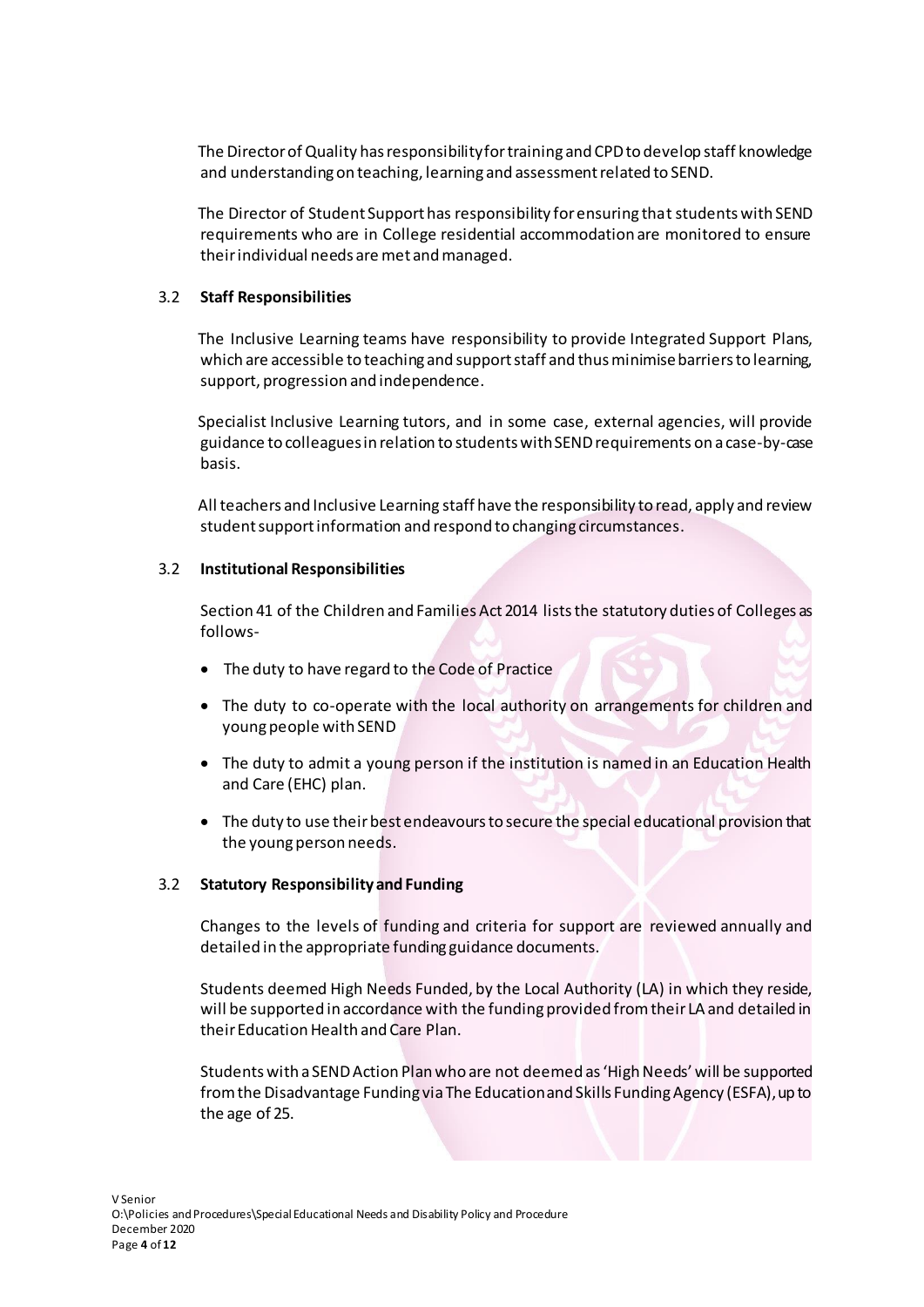Students on an FE programme who are over 19 years who do not have an Education, Health and Care Plan but do have additional learning needs are funded by the 19+ ESFA budget.

Students on Apprenticeships receive funding via the Education Skills Funding Agency (ESFA).

Students over 19 years who apply for Higher Education courses can apply for a Disabled Student Allowance (DSA) via Student Finance England, or equivalent.

Students over 25 years on a level 2 or 3 course can apply for a 25+ learning loan to cover any support required in their learning.

# **4. Disclosure**

The College actively promotes pre-enrolment disclosure of SEND. This may be by one or more of the following:

- SEND Reviews in Schools
- Local Authority Panel Meetings
- Meetings with SEND Officers
- Special Educational Needs Coordinators (SENCO's) in School
- Meetings with Students and Parents at Open Events
- Application Process
- Student Interview
- Education Health and Care Plans
- Enrolment Process
- Self-Referral
- Child and Adolescent Mental Health Services (CAMHS) Information
- Other documentation

# **5. Learning, Teaching and Support on Course**

Support for learning is intrinsic in all course delivery at Myerscough College, offering an inclusive approach to learning and teaching, with high quality teaching, which is differentiated for individuals.

All teaching and learning support staff must make reasonable adjustments in order to provide differentiated and personalised learning and teaching to meet the needs of students.

The College will provide a graduated response to support, which includes group in-class support, mentor support, supported study sessions, specialist tutor support, specialist support, in-class support and support throughout the College day, where appropriate. Support will be subject to regular reviews in orderto adjust the level of support in accordance with need.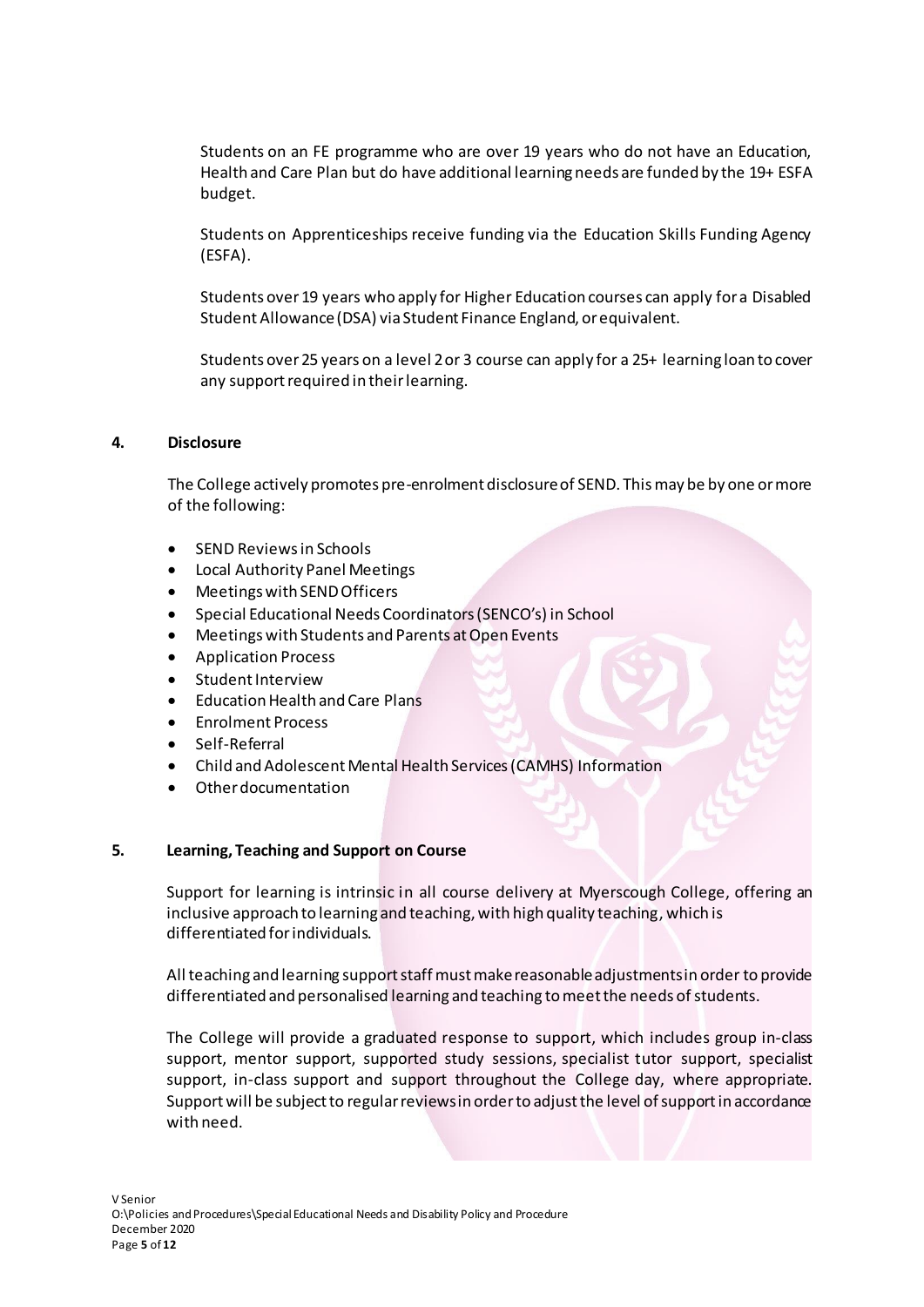Support will focus on supporting young people so they can progress and reach positive destinations in adult life. Personal targets will be put in place to support SEND learners to reach their personal goals.

The College will collaborate with health and social care services to provide support for those with SEND needs that are more complex, and in liaison with the student and their parents or employer develop a support package. Transition programmes will be put in place, according to individual needs.

For further details regarding learning support provision, see the Myerscough College Inclusive Learning Policy and Procedure.

# **6. Assistive Technology (AT)**

Assistive and adapted technology is offered, where appropriate, to effectively promote engagement in College and independence in learning. The College encourages 'bring your own device' so students have access to their personal technologies.

A student may require the loan of equipment, e.g. a laptop or tablet as part of their support package. Priority will be given to those students for whom a laptop or tablet is essential in order for them to be able to access the curriculum and for whom open access computers are not appropriate. It will normally be expected that the laptop/tablet is kept on College premises, if supplied by the College.

# **7. Screenings and Assessments**

Screenings and assessments to identify a possible SEND requirement can be provided. The specialist SEND tutors will determine when these are required and the type of assessment that is needed in order to make informed decisions about appropriate support.

Assessments to facilitate exam access arrangements are arranged / carried out by the Inclusive Learning team. For further information please see the Myerscough College Examination Access Arrangements Policy and Procedure.

Guidance will be provided for students progressing on to Higher Education about the process for applying for additional support at University/Higher Education level via Disabled Students Allowance (DSA)administered by Student Finance England or equivalent.

# **8. Data Protection, Confidentiality and Sharing of Information**

 All information disclosed is subject to the General Data Protection Regulations Act 2018 and common law on confidentiality.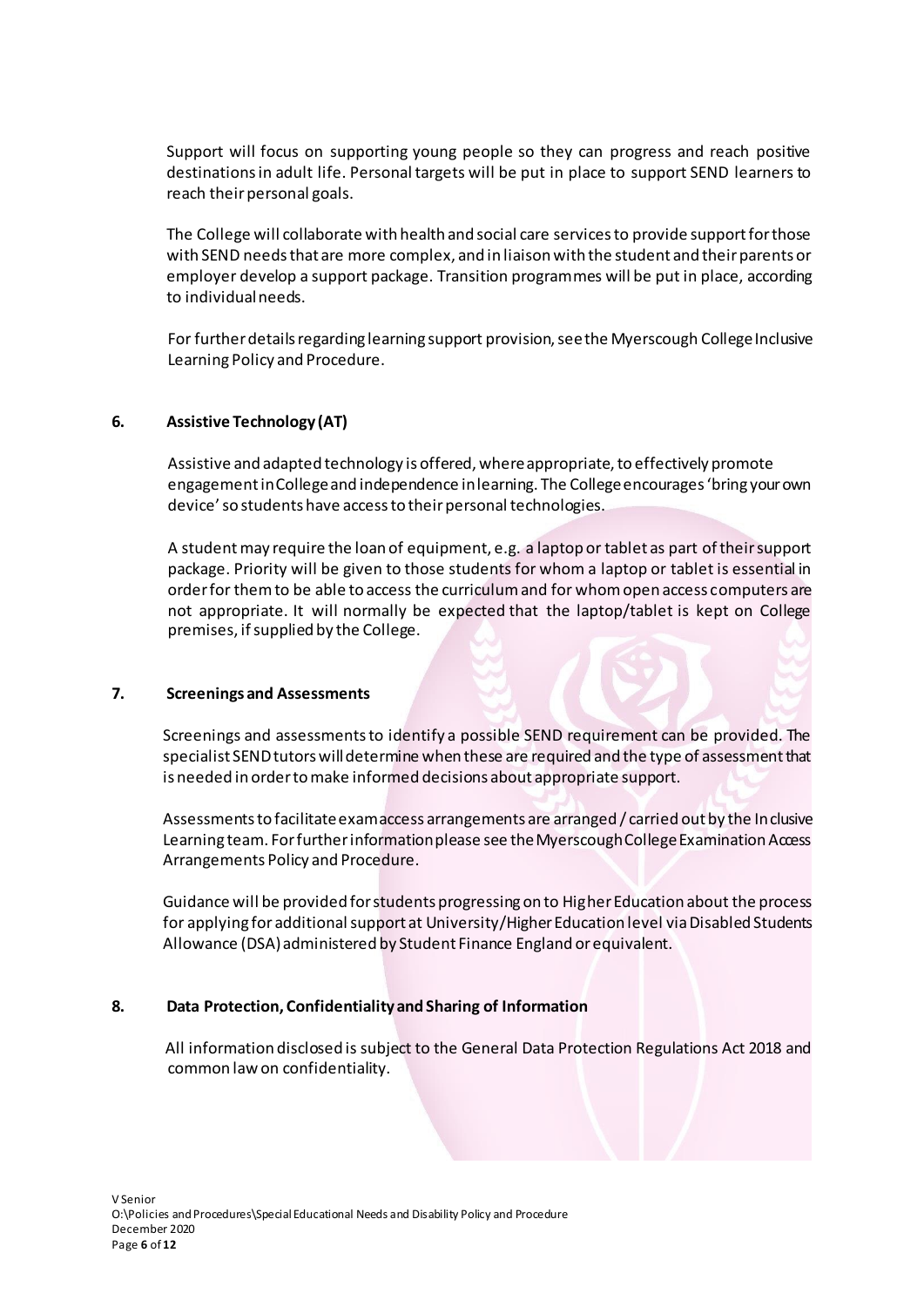Disclosed information will be processed sensitively, and the educational implications of the difficulty or disability will be passed on to teaching staff. This is with the informed consent of students. Teaching staff will be informed of the reasonable adjustments through the student's electronic Individual Learning Plan and curriculum team meetings. A student may choose not to disclose their difficulty or disability, however, if they choose not to disclose or give consent, this may mean there is a less satisfactory reasonable adjustment.

 Disclosed information will not be shared other than as stated above unless there is imminent or grave danger to the student or someone else, or where the College is required to do so by law.

 The Individual Learning Plan will give strategies for learning and reasonable adjustments in negotiation with the student and provide details of learning support interventions.

Teachers are encouraged to contact Inclusive Learning to liaise with the Inclusive Learning Tutors/Coordinators/Mentors/Transition team and/or the Inclusive Learning Advisors for a discussion on individual students and the reasonable adjustments required. Teaching staff can view individual support details on the individual learning plan and access student fil es kept in Inclusive Learning Offices by arrangement with the Inclusive Learning Teams.

Students who are at risk or a cause for concern may be discussed at the regular Area Support Meetings in order to meet academic and holistic needs and support requirements. Details of concerns and interventions are held on the College management system and can be accessed by staff on a limited access basis.

Representatives of Inclusive Learning will be present at student progression and induction/enrolment events.

Inclusive Learning will work in liaison with the Exams Office, sharing information about students who require exam access arrangements, in line with the JCQ guidelines.

Support for students on trips and residential programmes will be implementedin accordance with the Health and Safety Policy.

# **9. Personal Care and Medication**

The College provides personal care or medical support through its own staffing provision and also works with local authorities and Health and Care professionals to facilitate this support, where appropriate.

Students with personal care needs or medical intervention requirements will have a discreet interview in order to plan for their needs whilst at College, in accordance with the College Health and Safety Procedures and the Personal Care Policy.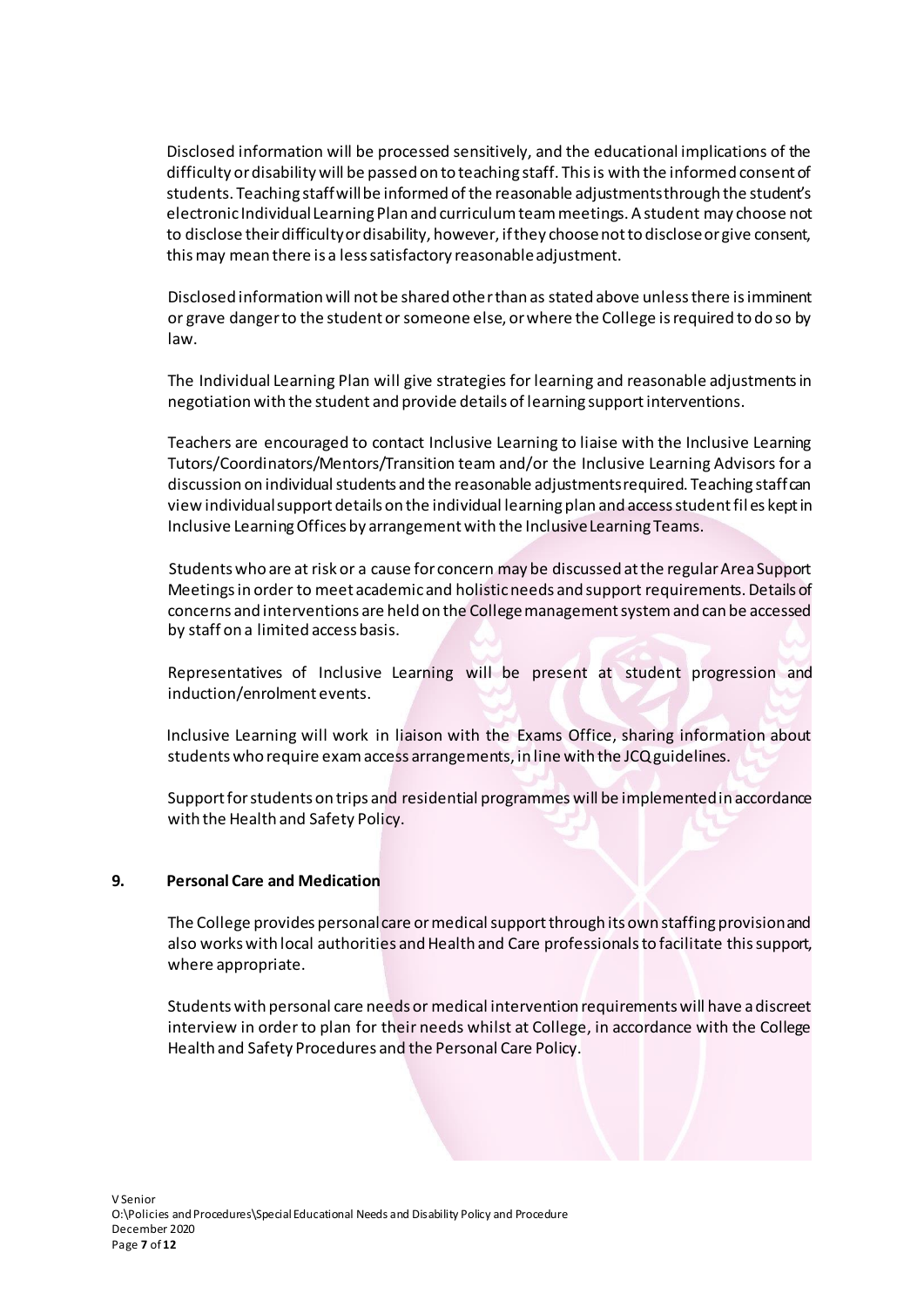# **10. Preparation for Progression**

Students with SEND requirements are signposted to the College Careers team for Information, Advice and Guidance (IAG) and from external professionals. Careers Advice is available to all students.

# **11. Procedure for Educational Health Care Plans**

The Inclusive Learning Policy and Procedure details the learning support provision for students who have disclosed SEND requirements on Further Education, Apprenticeships and Skills, 14- 16 programmes and for HE students who are supported through a Disabled Student Allowance.

The procedure for supporting young people who have or who need an Education, Health and Care Plan is detailed below:

"A local Authority must conduct an assessment of education, health and care needs when it considers that it may be necessary for special educational provision to be made for a child or young person in accordance with an EHC Plan". (SEND Code of Practice).

The assessment and planning process must have the child or young person's views, aspirations and desired outcomes at the heart of all processes i.e. follow person-centred planning guidelines.

A Local Authority must follow the processes and timescales set out in the Children and Families Act 2014 and the SEND regulations 2015.

The College has a duty to cooperate with a Local Authority in regard to any young person with an Education Health and Care Plan (EHC Plan) and to facilitate the holding of an annual EHCP reviews.

Outcomes should always enable children or young people to move towards the long-term aspirations of employment or higher education, independent living and community participation.

If a child's parent or a young person makes a request for a particular post 16 institution, the local authority must comply with that preference and name the school or College in the EHC Plan unless:

*"It would be unsuitable for the age, ability, aptitude or SEN of the child or young person, or the attendance of the child or young person there would be incompatible with the efficient education of others, or the efficient use of resources" – SEND Code of Practice: 0 to 25 Years.*

The local authority must consult the Principal of the College, or representative, and consider their comments very carefully before deciding whether to name the college in the young person's EHC Plan, sending the College a copy of the draft plan.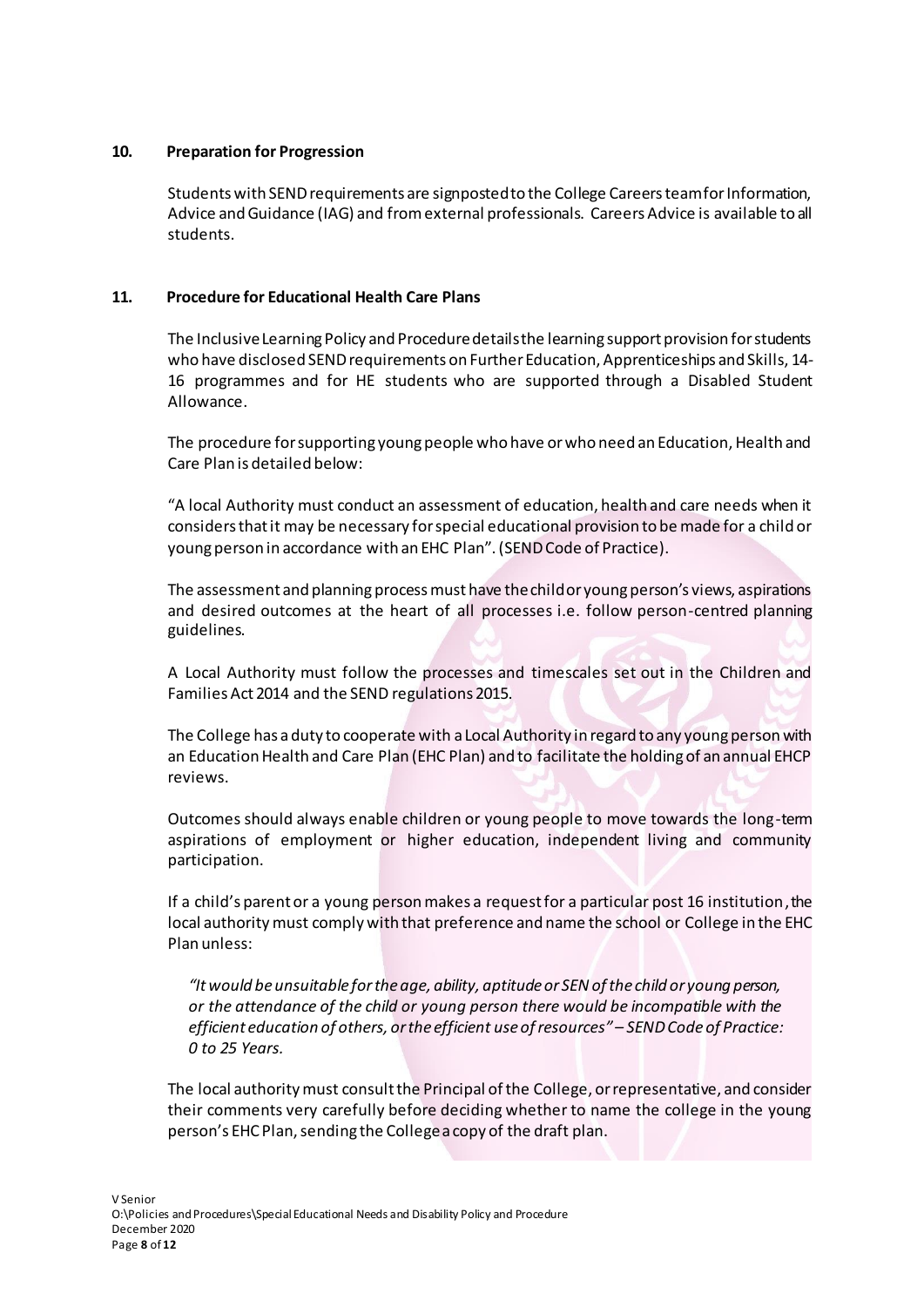Where a College is named in an EHC plan the College should ensure that those teaching or working with the young person are aware of their needs and have arrangements in place to meet them and monitor them.

The EHC plan will remain in place until identified outcomes have been achieved or the young person no longer requires the special educational provision specified in their EHC plan.

The EHC plan can be maintained until the end of the academic year in which they turn 25 years.

#### **12. Documents Associated with this Policy**

#### **Related Documents:**

Admissions and Support Advisory Panel Terms of Reference Inclusive Learning Policy and Procedure Personal Care Policy and Procedure Exam Access Arrangement Policy and Procedure Health and Safety Policy Child Protection and Safeguarding Policy and Procedure

#### **Related Guidance:**

The Children and Families Act 2014 Special Educational Needs and Disability Code of Practice: 0-25 years January 2015 The Equality Act 2010 Mental Capacity Act 2005 Keeping Children Safe in Education 2020

# **13. Glossaryof Terms:**

#### **Additional Support**

Additional support as detailed in the SEND Code might include:

- assistive technology
- personal care (or access to it)
- specialist tuition
- note-takers
- British Sign Language Communicators
- one-to-one and small group learning support
- independent living training
- accessible information such as symbol-based materials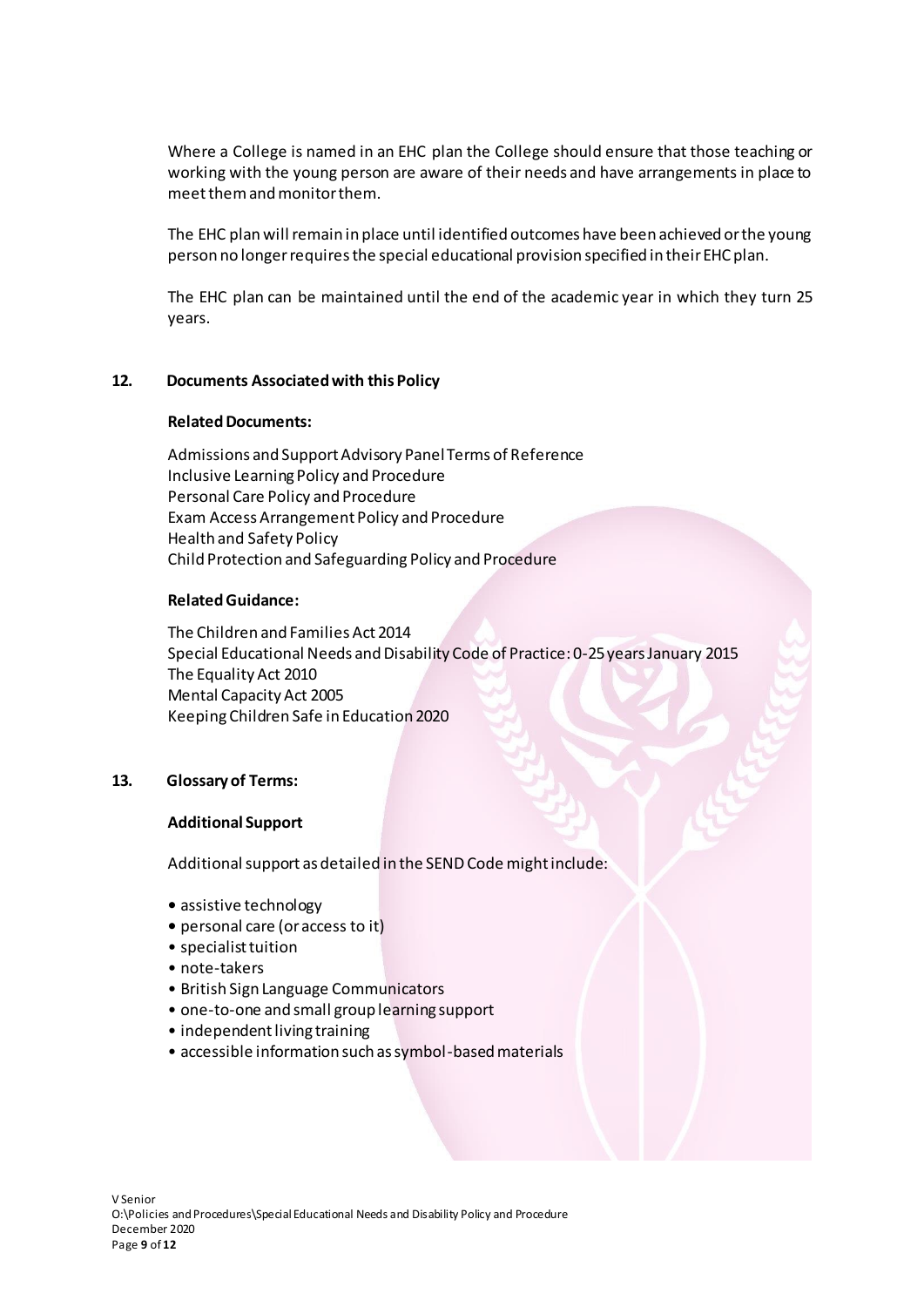# **Admissions and Support Advisory Panel**

This is a College based panel consisting of senior members of academic and support staff who review applications for applicants with educational needs requiring specific interventions and those with criminal convictions. The Panel also monitors support provision regarding these students.

# **Assistive Technology (AT)**

Assistive Technology refers to any product, equipment or service designed to enable independence for those with a difficulty or disability.

# **Child and Adolescent Mental Health Services (CAMHS):**

These services assess and treat children and young people with emotional, behavioural or mental health difficulties. They range from basic pastoral care, such as identifying mental health problems, to specialist 'Tier 4' CAMHS, which provide in-patient care for those who are severely mentally ill.

# **Disclosure of SEND**

Disclosure is the act of informing the College of an SEN, disability or medical condition so appropriate reasonable adjustments may be discussed. There are multiple opportunities for disclosure through pre- enrolment, enrolment and on course.

It is the student's responsibility to disclose but it is likely to be harder to make reasonable adjustments if no disclosure is made.

# **Disabled Students Allowance (DSA):**

An allowance for undergraduate or post-graduate students who have a disability or long-term health condition, mental health condition or specific learning difficulty such as dyslexia or dyspraxia, which affects their ability to study. It can be used to pay for things such as special equipment, a specialist tutor, mentor or note-taker.

# **Education and Skills Funding Agency (ESFA):**

The agency is part of the Department for Education and manages the funding for learners between the ages of 3 and 19 years and for those with SEND between the ages of 3 and 25 years.

# **Education, Health and Care Plan (EHC plan):**

An EHC plan details the education, health and social care support that is to be provided to a child or young person who has SEN or a disability. It is drawn up by the local authority after an EHC needs assessment of the child or young person. Once it has been determined that an EHC plan is necessary, then consultation with relevant partner agencies will take place**.**

# **Examination Access Arrangements:**

These arrangements cover the provision of changes to the normal arrangements for examinations for individual students with a learning difficulty, disability or medical condition, for which evidence is provided.

# **Graduated Approach:**

This is a model of action and intervention for young people who have special educational needs. The approach recognises that there is a continuum of special educational needs and that, where necessary, increasing specialist expertise should be sought to meet the individual needs of the child or young person.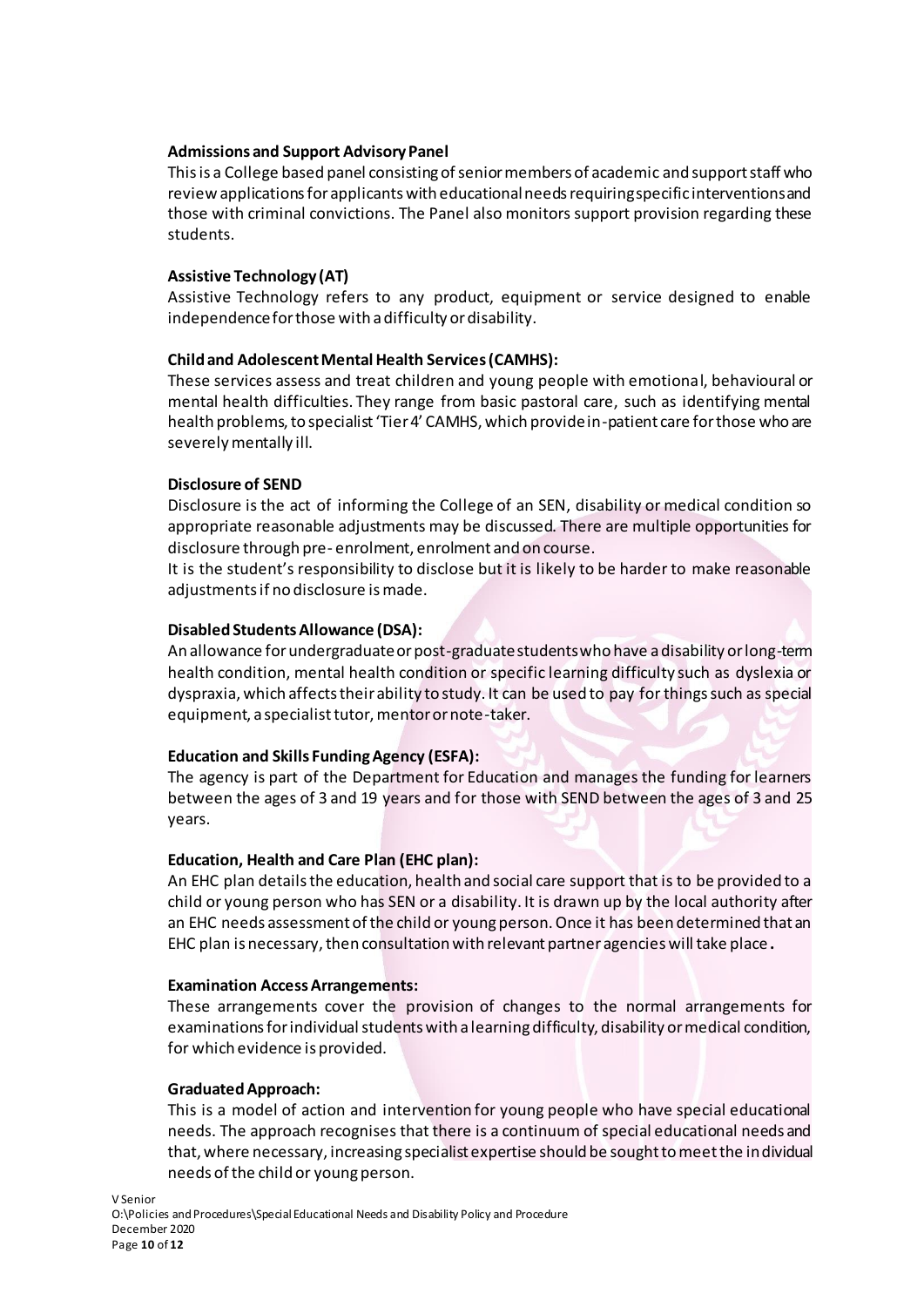# **Inclusive Learning Team:**

The Inclusive Learning team at Myerscough College have responsibility for assessing SEND requirements and providing the necessary support packages to promote inclusion for students.

# **Local Offer:**

Local Authorities in England are required to set out in their Local Offer information about provision they expect to be available across education, health and social care for children and young people in their area who have SEN or are disabled, including those who have Education, Health and Care (EHC) plans. Local Authorities must consult locally on what provision the Local Offer should contain regarding educational provision from  $0 - 25$  years and beyond which is available in each local authority.

# **Parent:**

Under section 576 of the Education Act 1996, the term 'parent' includes any person who is not a parent of the child but has parental responsibility or who cares for him or her.

# **Reasonable Adjustments:**

The duty to make reasonable adjustments is an anticipatory duty. These are reasonable steps to avoid substantial disadvantage where a provision, criterion or practice puts a student with a difficulty or disability at a substantial disadvantage. Making adjustments provides the opportunity for every student to be fully involved in all aspects of College life.

# **Special Educational Needs and Disabilities (SEND):**

A child or young person has SEND if they have a learning difficulty or disability which calls for special educational provision to be made for him or her. A child of compulsory school age or a young person has a learning difficulty or disability if he or she has a significantly greater difficulty in learning than the majority of others of the same age, or has a disability which prevents or hinders him or her from making use of educational facilities of a kind generally provided for others of the same age in mainstream schools or mainstream post-16 institutions.

# **Special Educational Needs Co-ordinator (SENCO):**

This is a qualified teacher in a school or maintained nursery school who has responsibility for co-ordinating SEN provision. In a small school, the head teacher or deputy may take on this role. In larger schools there may be a team of SENCOs. In FE provision this is usually the Head of Learning Support or equivalent.

# **Transition Planning:**

Inclusive Learning staff may attend reviews in school for potential new students with learning difficulties and disabilities and take part in the planning and transition process from school to College.